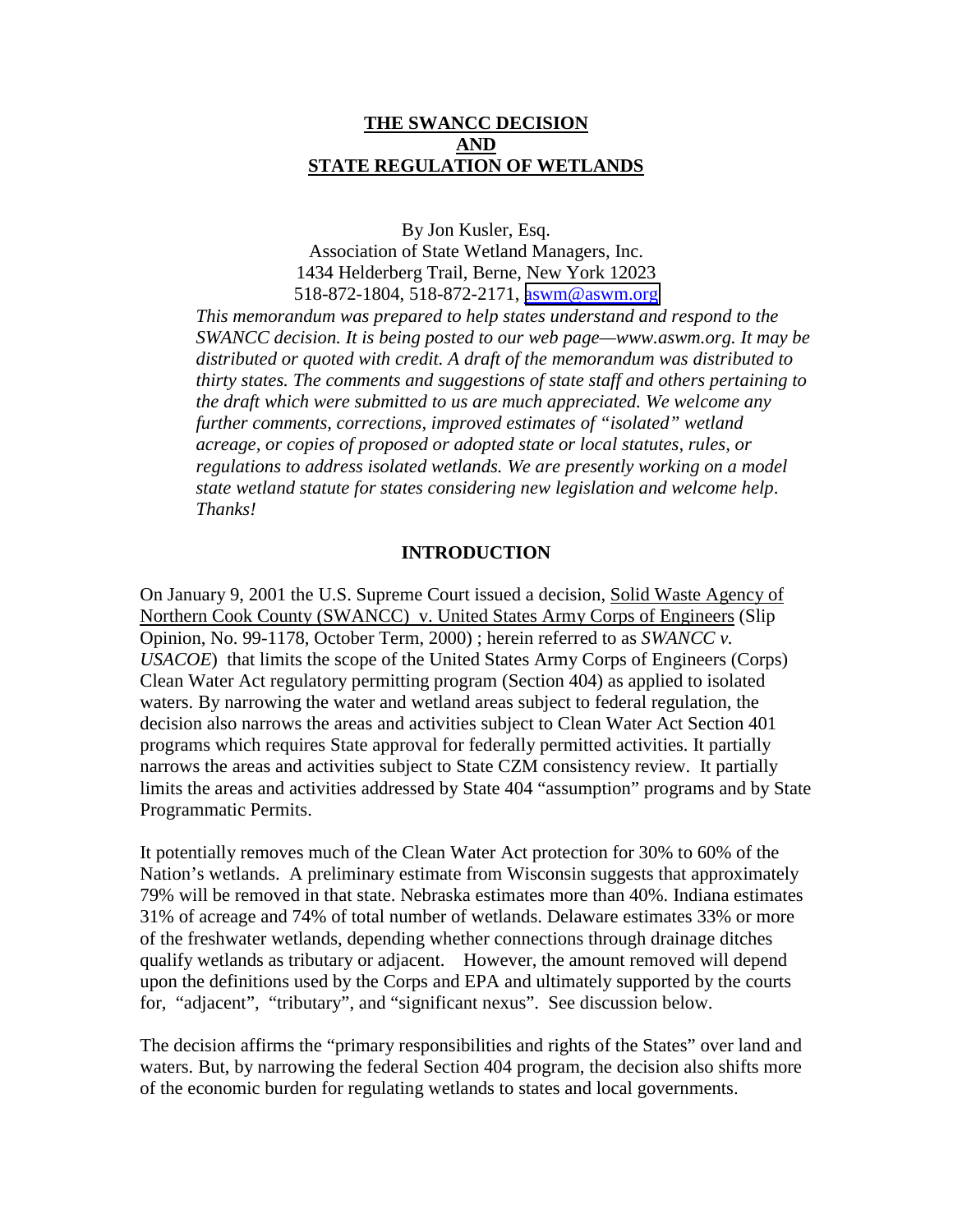Will existing state and local wetland regulations fill the gap in federal regulations? What options exist for filling the gap? What could Congress and the federal agencies do to help the states and local governments to fill this gap? What does this decision mean to the states?

The following discussion first describes the SWANCC decision and its implications for federal Clean Water Act regulation of wetlands. Next it considers the ability of existing state and local regulations to regulate waters that may no longer fall under federal Clean Water Act jurisdiction. It concludes with a discussion of options for filling the gap and the possible implications of the decision to the states.

#### **THE DECISION**

#### **Facts**

In the case, Chief Justice Rehnquist, writing for the majority of a narrowly divided Court (a 5-4 decision), held that the Corps' denial of a Section 404 permit to the Solid Waste Agency of Northern Cook County to fill several permanent and seasonal ponds that served as a heron rookery was invalid because the Corps lacked jurisdiction over these ponds under Section 404(a) of the Water Pollution Control Amendments of 1972 and the Clean Water Act of l977. These ponds were located on a 533-acre parcel purchased by a consortium of 23 suburban cities and villages as a disposal site for nonhazardous solid waste. The site was an abandoned sand and gravel pit operation that had reverted to a successional forest. Remnant excavation ditches had evolved into a scattering of permanent and seasonal ponds varying in size from under one tenth of an acre to several acres and from several inches to several feet deep.

SWANCC had sought and received a number of state and local permits. These included a special use planned development permit from the Cook County Board of Appeals and from the Illinois Department of Conservation. SWANCC also secured water quality certification from the Illinois Environmental Protection Agency.

SWANCC also sought a Section 404 permit from the Corps, who initially concluded that it had no jurisdiction over the site because it contained no "wetlands", or areas which support "vegetation typically adapted for life in saturated conditions." (Slip Opinion) However, the Illinois Nature Preserves Commission informed the Corp that a number of migratory bird species had been seen at the site. The Corps ultimately found that approximately 121 bird species had been observed at the site, including "several known to depend upon aquatic requirements for a significant portion of their life requirements." (Slip Opinion) The Corps reconsidered its initial conclusion and in l987 formally determined that the area, while not wetlands, qualified as "waters of the United States" pursuant to the Migratory Bird Rule (see below). The Corps refused to issue a Section 404 permit because it concluded that SWANCC had not established that its proposal was the "least environmentally damaging, most practical alternative"; that SWANCC's failure to set aside sufficient funds to remediate leaks posed "an unacceptable risk to the public's drinking water supply"; and that project impact upon "area-sensitive species was unmitigatable since a landfill surface cannot be redeveloped into a forested habitat." (Slip Opinion)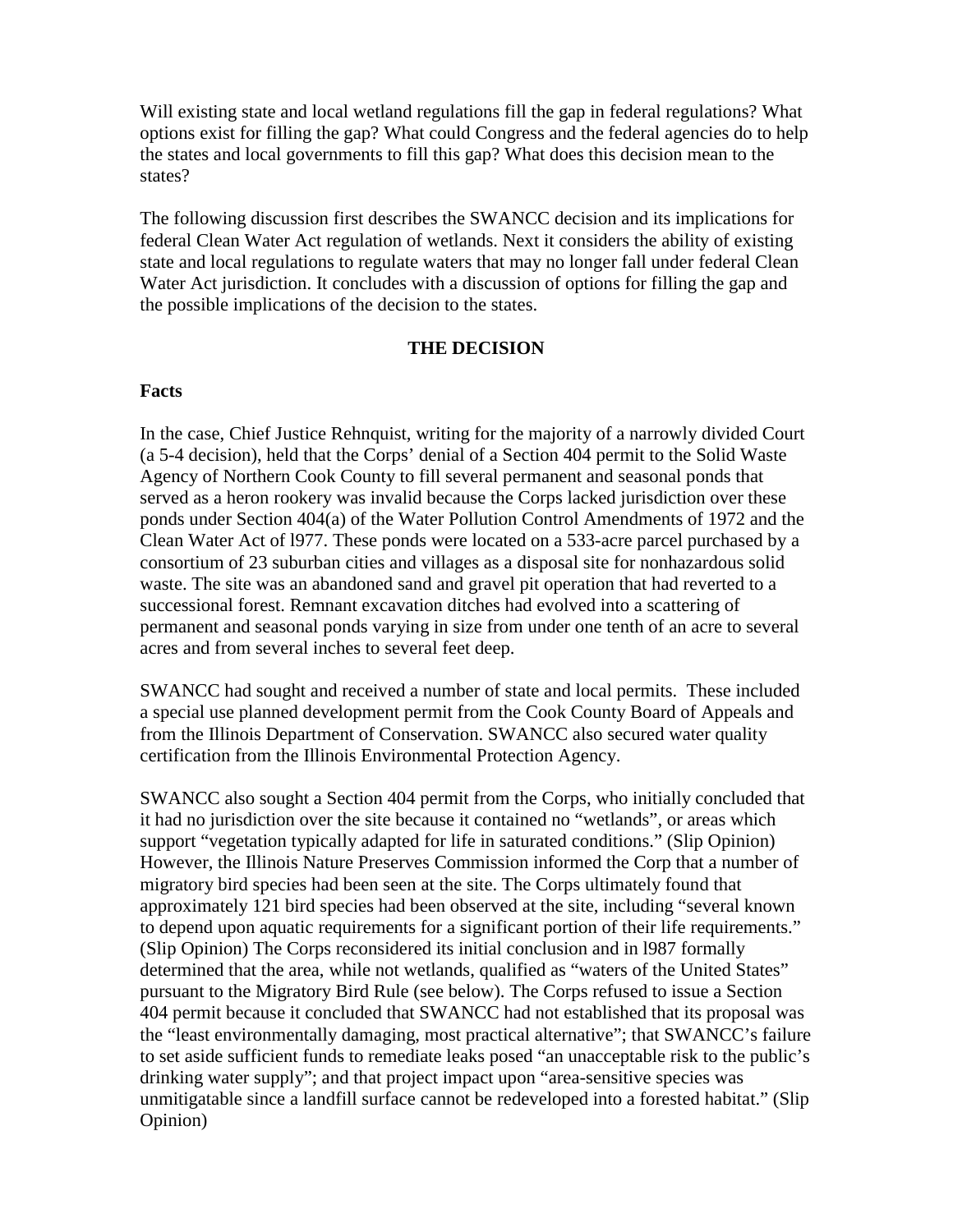SWANCC filed suit against the Corps in federal District Court claiming that the Corps did not have jurisdiction. The District Court ruled for the Corps on this issue. SWANCC then appealed the jurisdictional determination to the U.S. Court of Appeals for the Seventh Circuit which also ruled in favor of the Corps. SWANCC next appealed to the U.S. Supreme Court which accepted the case and overturned the District Court and Court of Appeals and ruled in favor of the consortium.

Specifically, the Supreme Court (Court) held that the Corps' "Migratory Bird Rule" which the Corps had adopted in 1986, exceeded the authority granted to the Corps by Congress in Section 404(a) and that Corps jurisdiction over these ponds was lacking. The "Migratory Bird Rule" was an administrative interpretation stating that the presence of migratory bird aquatic habitat was sufficient to make such aquatic habitat jurisdictional under 33 CFR 328(a)(3), which provides for Clean Water Act jurisdiction over "other waters" based upon Commerce Clause. The Court held that Congress did not intend Section 404(a) to regulate such isolated waters based solely upon the use of such waters by migratory birds.

The Corps had issued regulations in 1977 defining the term "waters of the United States" to include:

"waters such as intrastate lakes, rivers, streams (including intermittent streams), mudflats, sandflats, wetlands, sloughs, prairie potholes, wet meadows, playa lakes, or natural ponds, the use, degradation, or destruction of which could affect interstate or foreign commerce…" 33 CFR 328.3(a)(3) (1999).

In an attempt to clarify its jurisdiction, the Corps adopted what had been dubbed the Migratory Bird Rule. This Rule provided, in part, that Section 404(a) jurisdiction extended to intrastate waters:

"a. Which are or would be used as habitat by birds protected by Migratory Bird Treaties; or

b. Which are or would be used as habitat by other migratory birds which cross state lines…51 Fed. Reg. 41217.

## **The Majority Opinion**

SWANCC urged the Court to hold that Congress did not intend Section 404(a) to apply to the isolated waters like those in this case based on their use by migratory birds. Justice Rehnquist, writing for a 5-4 majority, agreed. The Court struck down the application of the "Migratory Bird Rule" to assert Clean Water Act jurisdiction over isolated, nonnavigable, intrastate waters that are not tributary or (in the case of wetlands) adjacent to navigable waters or tributaries.

SWANCC also urged the Court to hold that Congress lacked the power to regulate isolated waters under the Commerce Clause of the U.S. Constitution but the Court refused to do so although the Court did indicate a strong concern with this issue.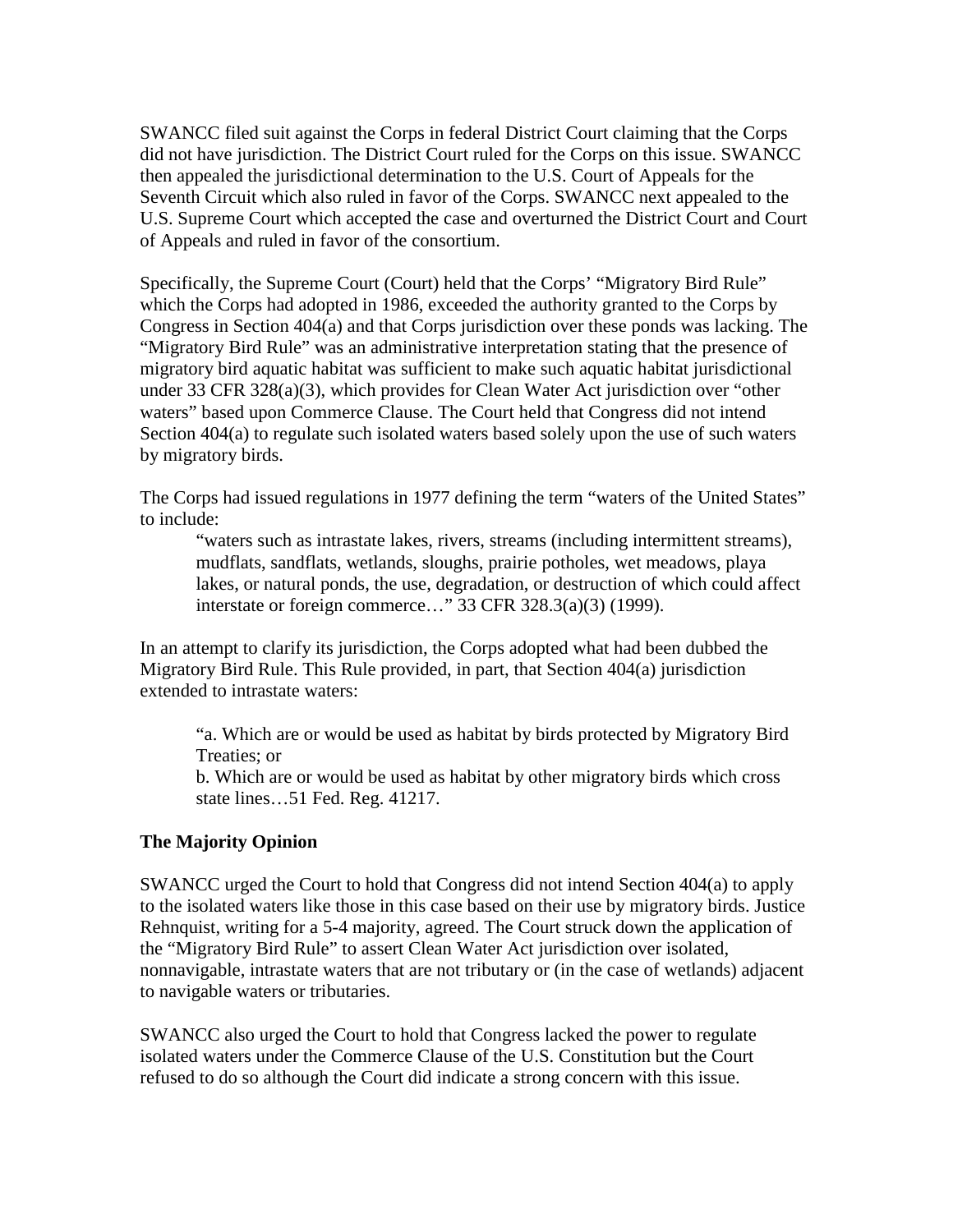In reaching its decision, the Court stated that a "clear indication" of Congressional intent would have been needed for the Corps to regulate isolated waters. The Court suggested that such a clear indication of intent was needed "where an administrative interpretation of a statute invokes the outer limits of Congress' power." The Court also observed that the "concern is heightened where the administrative interpretation alters the federal-state framework by permitting federal encroachment upon a traditional state power." (Slip Opinion). Finding that there was not a clear indication of Congressional intent, the Court declined to interpret the statute as allowing jurisdiction to be asserted over isolated waters based solely on the basis of their use as migratory bird habitat.

The Court rejected arguments that the Corps had sufficiently broad discretion to issue the Migratory Bird Rule based upon the broad definition of "waters of the United States" contained in the 1972 Water Pollution Control Amendments and comments by members of the Senator and House in the Congressional Record indicating that these Amendments should have the broadest possible interpretation in order to implement a comprehensive water pollution control scheme for the Nation. The Court rejected arguments that Congress endorsed the Corps' interpretation of the 1972 Amendments to apply Section 404 to isolated wetlands and waters by defeating a proposed House Bill in 1977 which would have restricted the scope of the Corps' authority. The Court rejected arguments that 1977 Clean Water Act amendments exempting some activities and isolated waters and wetlands from regulation and providing a mechanism to delegate to the states power to regulate waters and wetlands other than traditionally navigable waters indicated Congressional intent to regulate such isolated waters and wetlands. In reaching its decision, the Court also observed that "permitting respondents to claim federal jurisdiction over ponds and mudflats falling within the 'Migratory Bird Rule' would result in significant infringement of the States' traditional and primary power over land and water use."

## **Waters Regulated by Section 404**

Although the Court held that the Migratory Bird Rule was invalid, it failed to make clear what waters and wetlands are regulated by Section 404(a). It did provide, in discussing various legal points in the case, some helpful but not entirely consistent hints.

The Court several times quoted from its earlier decision, *United States v. Riverside Bayview Homes*, 474 U.S. 121 (l985) in which the Court held that the Corps had sufficient power under Section 404(a) to regulate wetlands adjacent to navigable waters. The Court, in citing *Riverside Bayview Homes*, observed that in this case "we recognized that Congress intended the phrase 'navigable waters' to include 'at least some waters that would not be deemed "navigable" under the classical understanding of that term." Referring to *Riverside Bayview Homes*, the Court "found that Congress's concern for the protection of water quality and aquatic ecosystems indicated its intent to regulate wetlands 'inseparately bound up with the "waters of the United States.'" The Court also observed that "It was the significant nexus between the wetlands and 'navigable waters' that informed our reading of the CWA (Clean Water Act) in Riverside Bayview Homes." In addition, the Court observed: "We said in *Riverside Bayview Homes* that the word 'navigable' in the statute was of 'limited effect' and went on to hold that Section 404(a) extended to nonnavigable wetlands adjacent to open waters. But it is one thing to give a word limited effect and quite another to give it no effect whatever."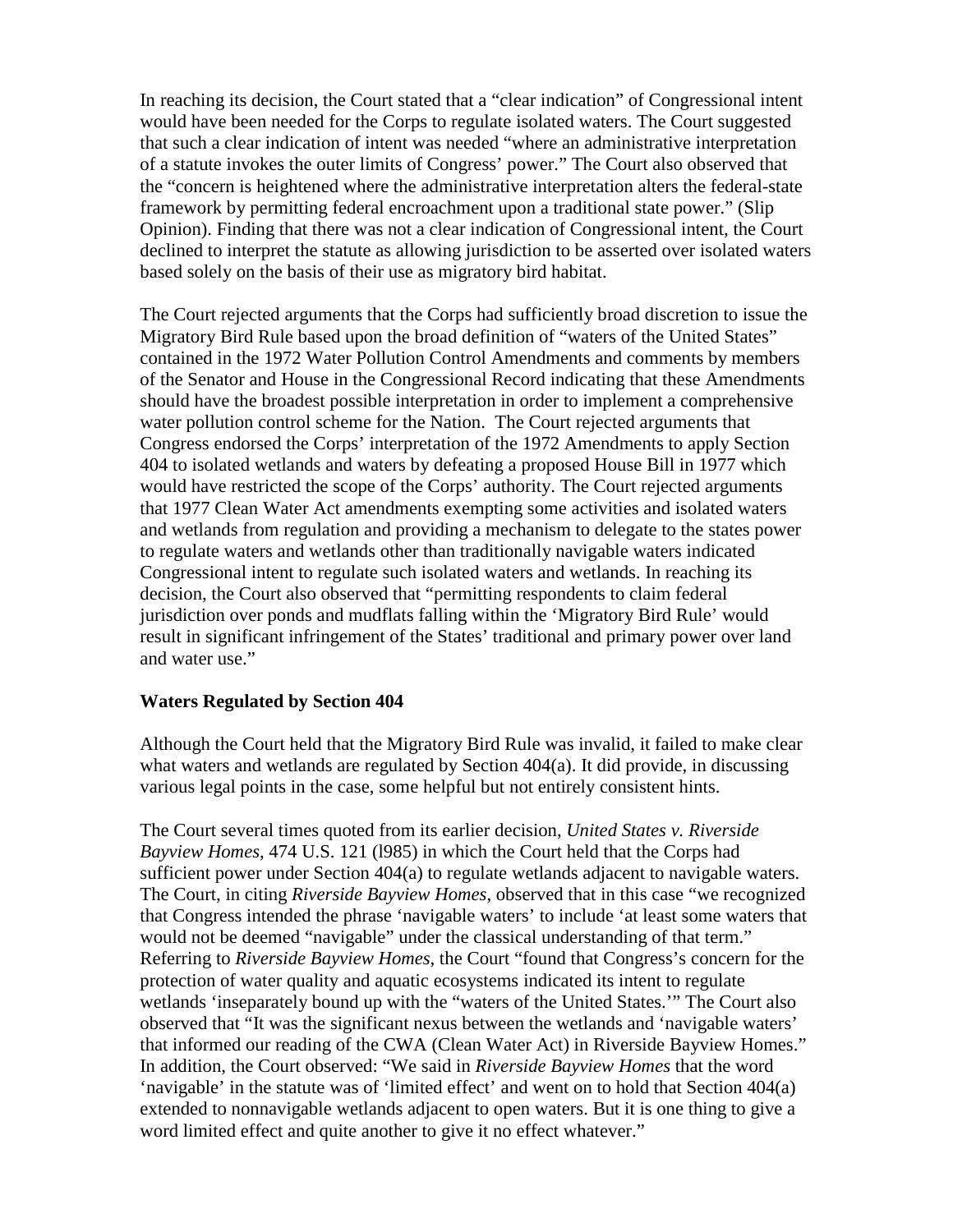How, then, might the Corps and EPA revise their regulations in light of this decision to give the term "navigable" in Section 404(a) "limited effect" but more than "no effect"? Unfortunately, the Court provides contradictory additional suggestions as to how this could be accomplished. At one point in the case the Court suggests a very narrow definition of included waters might be appropriate by stating that "(r)espondents put forward no persuasive evidence that the Corps mistook Congress' intent in l974" when it adopted initial regulations (which were later revised) limiting the Corps' Section 404 jurisdiction to traditionally navigable waters. However, such reading would give the term "navigable" controlling effect rather than "limited effect". And, the Court endorsed at least regulation of wetlands adjacent to traditionally navigable waters although its endorsement is somewhat roundabout. For example, the Court states that "(i)n order to rule for the respondents here, we would have to hold that the jurisdiction of the Corps extends to ponds that are not adjacent to open water. But, we conclude that the text of the statute will not allow this."

The majority decision also does not explicitly affirm the Corps' regulation of tributaries and wetlands adjacent to tributaries in addition to traditionally navigable waters and their adjacent wetlands. However, if the decision is read to not only limit the Corps' jurisdiction for isolated wetlands but also tributaries and adjacent wetlands, Congress would then have adopted meaningless legislation when it adopted 404(g) in 1977. Section 404(g) authorizes EPA to approve state programs for "discharge of dredged or fill material into the navigable waters (other than those waters which are presently used, or are susceptible to use in their natural condition or by reasonable improvement as a means to transport interstate or foreign commerce…, including wetlands adjacent thereto". If Corps' jurisdiction were limited only to traditionally navigable waters and their adjacent wetlands, the statute would have nothing to delegate to the states.

#### What does this all mean?

In his dissent, Justice Stevens characterizes the decision as "one that invalidates the 1986 migratory bird regulation as well as the Corps' assertion of jurisdiction over all waters except for actually navigable waters, their tributaries, and wetlands adjacent to each." Although this is a possible (and fair) overall reading of the decision, the majority decision provides no explicit inclusion of tributaries (as Stevens suggests). On the other hand, the majority decision that quotes the *Riverside Bayview Homes* language above could also be interpreted to include additional wetlands "inseparably bound up with the 'waters of the United States'" and wetlands with a "significant nexus between the wetlands and 'navigable waters'". This opens the door for inclusion of at least some wetlands and waters that are not adjacent, tributary, or adjacent to tributaries but have a significant nexus to navigable waters for water quality, flood storage and conveyance, navigation or other purposes.

On January 19, 2001, the General Counsel of EPA and the Chief Counsel of the Corps issued a memorandum providing the agencies' legal interpretation of Clean Water Act jurisdiction in light of SWAANC (available at [http://www.epa.gov/owow/wetlands/\)](http://www.epa.gov/owow/wetlands/). This memorandum was broadly disseminated to the public and Corps and EPA field staff. EPA and the Corps will need to provide additional guidance on the meaning of key terms in the SWAANC opinion such as "significant nexus", "adjacent", and "tributary". These interpretations will likely be tested in the courts over the upcoming months and years.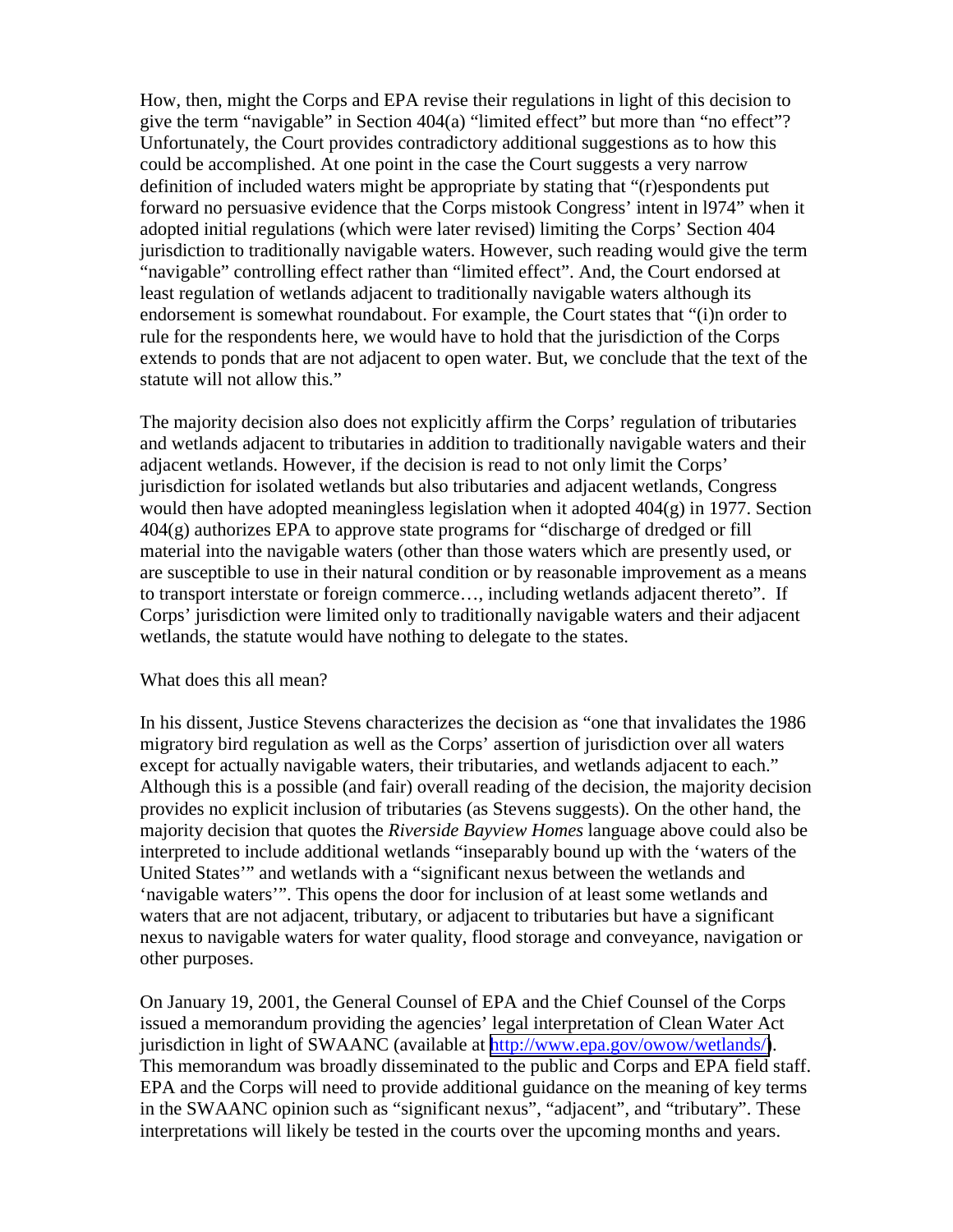## **The Dissenting Opinion**

Justice Stevens in a well-reasoned and detailed dissenting opinion flatly contradicts the majority opinion on most major points. He was joined in this dissent by Justices Souter, Ginsburg, and Breyer.

Justice Stevens points out at the beginning of the dissent that the Water Pollution Control Amendments of 1972 and subsequent Clean Water Act Amendments are "watershed" legislation rather than simply an extension of earlier federal regulation of navigable waters that concerned navigability. He supports this position by extensively examining the legislative history as well as the goals and previous legal interpretations of the Act.

Citing a great deal of legislative history, Justice Stevens argues that the "text" of the 1972 Water Pollution Control Amendments "affords no support for the Court's [present] holding, and amendments Congress adopted in 1977 do support the Corps' present interpretation of its mission as extending to so called 'isolated' waters." He argues that "(i)ndeed simple common sense cuts against the particular definition of the Corps' jurisdiction favored by the majority." He further argues that "(n)othing in the text, the stated purposes, or the legislative history of the CWA supports the conclusion that in 1972 Congress contemplated—much less commanded—the odd jurisdictional line that the Court has drawn today." (Slip Opinion)

Justice Stevens also examines with care the legislative history and content of the 1977 Clean Water Act. In arguing that Congress intended to endorse the Corps' regulation of isolated waters in adopting the 1977 Act, he quotes from the joint Senate and House Conference Report pertaining to Section  $404(g)(1)$  which was added in 1977. This Section authorizes state "assumption" of Corps permitting authority for some waters. The Conference Report states that Congress intended state "assumption" for phase 2 and phase 3 waters (isolated waters). He argues that "it is the majority's [of the Court] reading, not the agency's, that does violence to the scheme Congress chose to put in place."

He also argues that the present decision is partially inconsistent with *Riverside Bayview Homes* in terms of Congressional intent, yet that the majority of the Court refuses to acknowledge these inconsistencies in citing the decision. He notes that the Supreme Court in *Riverside Bayview Homes* unanimously endorsed the Corps' jurisdiction as applied to an 80-acre parcel of low-lying marshy land, part of a larger area that ultimately abutted a navigable creek. He observed (footnote 2) that "this Court found occasional surface runoff from the property into nearby waters to constitute a meaningful connection."

He also argues on the more fundament question of the scope of Commerce Clause (which the majority did not directly consider) that "(t)he Corps' exercise of its Section 404 permitting powers over 'isolated' waters that serve as habitat for migratory birds falls well within the boundaries sets by this Court's Commerce Clause jurisprudence." He observes that "no one disputes that the discharge of fill into 'isolated' waters that serve as migratory bird habitat will, in the aggregate, adversely affect migratory bird populations." He argues that "(i)n addition to the intrinsic value of migratory birds…, it is undisputed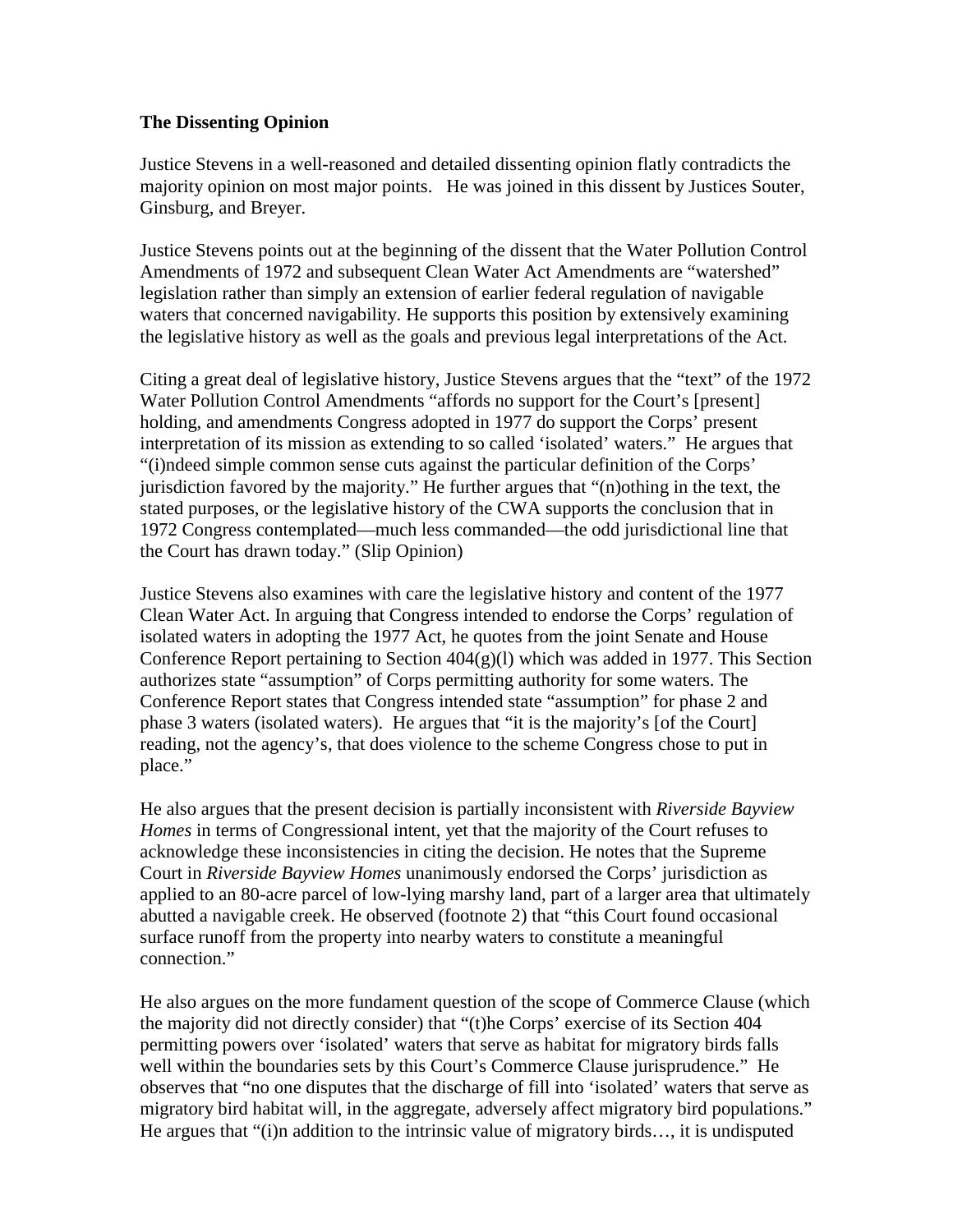that literally millions of people regularly participate in birdwatching and hunting and that those activities generate a host of commercial activities of great value." He concludes:

The power to regulate commerce among the several States necessarily and properly includes the power to preserve the natural resources that generate such commerce….Migratory birds, and the waters on which they rely, are such resources. Moreover, the protection of migratory birds is a well-established federal responsibility. As Justice Holmes noted in *Missouri v. Holland*, the federal interest in protecting these birds is of 'the first magnitude.'…Because of their transitory nature, they 'can be protected only by national action.' Ibid."

# **CHANGES IN THE WETLANDS SUBJECT TO REGULATION**

Prior to SWANCC, virtually all wetlands throughout the Nation were (at least theoretically) subject to regulation under Section 404. Some were also regulated by state and local governments as will be discussed below. The impact of SWANCC on wetland areas subject to Section 404 and state Section 401 regulations will depend, in part, upon the Corps' and EPA's interpretation of the SWANCC decision and subsequent court decisions. As discussed above, the agencies have issued a legal memorandum interpreting Clean Water Act jurisdiction in light of SWAANC.

# **Changes in Federally Regulated Wetlands**

If only traditionally navigable waters and their adjacent wetlands were regulated under Section 404 (a very restrictive reading of *SWANCC v. USACOE*), perhaps as little as 20% of the Nation's wetlands would be subject to federal regulation. Under this scenario, wetlands regulated under the Clean Water Act would primarily include river fringing wetlands for larger rivers and streams, lake fringing wetlands for larger lakes, and coastal and estuarine fringing wetlands. It is to be noted that the Section 404 regulations are reduced in scope by *SWANCC v. USACOE* on both private and public lands including the one-third of the Nation's lands in federal ownership. Federal agency decisions on these lands affecting isolated wetlands will no longer be subject to Section 404 permitting although they will be subject to NEPA requirements and the Wetland and Floodplain Executive Orders and the recently published Migratory Birds Executive Order.

Major wetland types not regulated under this scenario would include prairie potholes, wet meadows, river fringing wetlands along small, nonnavigable rivers and streams, lake fringing wetlands for smaller nonnavigable lakes, many forested wetlands, playas, vernal pools, seeps and springs, flats, bogs and large amounts of tundra in Alaska. However, the amount actually excluded would depend upon the interpretation of "adjacency". If an inclusive definition of adjacency is applied (e.g., the 100 year floodplain), many floodplain wetlands like those along the Mississippi may be regulated and the total Section 404 regulated wetlands could range from 30% to 40% of the Nation's wetlands.

If the Corps and EPA were to regulate not only navigable waters and their adjacent wetlands but also tributaries and wetlands adjacent to tributaries (the interpretation suggested by Justice Stevens and the most reasonable interpretation of the decision), the total Section 404 regulated wetlands will likely increase to 40%-60% or more. But, this will also depend, in part, how the key terms "tributary" and "adjacency" are defined by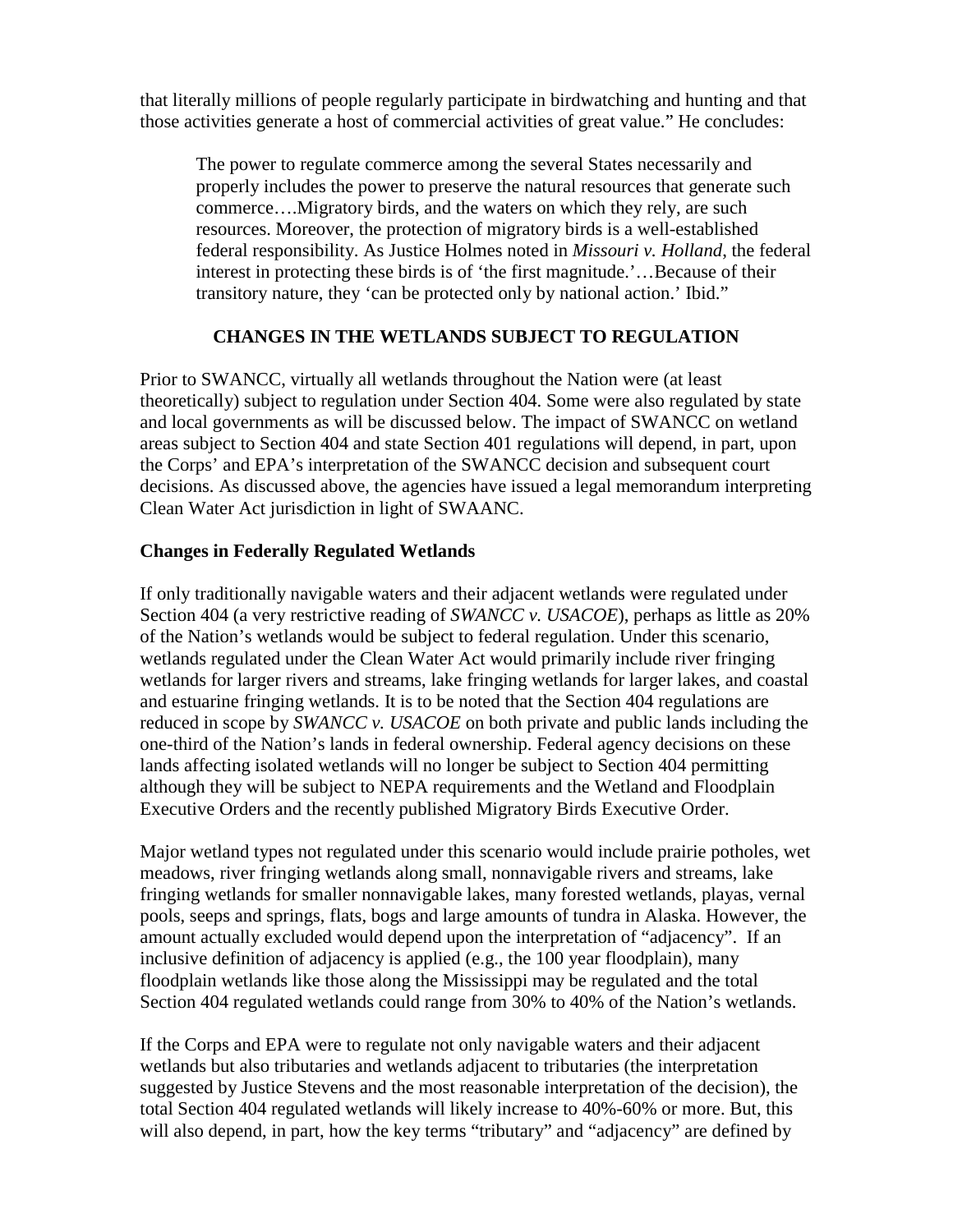the Corps and EPA and subsequently interpreted by the courts. For example, if "tributary" were narrowly construed to only include only perennial streams, much less riverine and headwater wetland would be included. On the other hand, if "tributary" were broadly construed to include infrequent surface water connections including not only streams but water flowing along the surface during flood events, a great deal of riverine, depressional, slope and other wetland types could be included as "waters of the U.S." and the total be 60% or more. The definition of "adjacency" will also be very important as suggested above.

Major wetland types along tributaries include most fringe wetlands along smaller rivers and streams, some prairie potholes and other depressions that periodically overflow, some vernal pools, some seeps and springs, some forested wetlands and flats, some tundra, and some bogs. There would continue to be many unregulated prairie potholes, playas, vernal pools, slope and seep wetlands, nonnavigable lake fringing wetlands, forested wetlands, wet meadows, bogs, and tundra unless extremely broad definitions of "adjacency" and "tributary" were applied.

However, some additional wetlands with a "significant nexus" to navigable waters wetlands might be regulated even if they are not tributary or adjacent. For example, some prairie potholes might be included that periodically store and discharge flood waters to tributaries even if they are not in themselves tributary or adjacent. But, documentation of such nexus would likely need to be made on a case-by-case basis.

Which scenario for "waters of the U.S." will unfold remains to be seen. It will depend upon Corps and EPA interpretations and the willingness of courts to accept those interpretations. As a result, accurate estimates of the impact of SWANCC on wetland resources are not possible. However, SWANCC's impacts are likely to be environmentally significant. Tentative state estimates which have been provided to the Association of State Wetland Managers suggest 30% to 79% of total wetland acreage may be affected. See discussion above. This is considerably higher than the 15% to 20% figure often suggested for isolated wetland acreage in the past years. Even if SWANCC results in only a one percent loss of America's wetlands, the decision would cause more wetlands to be destroyed than were lost in the past decade.

## **Do Existing State and Local Regulations Fill the Gaps?**

State and local wetland regulations will partially fill the gap in federal wetland regulation for isolated wetlands in fourteen states. Little protection will be provided in the rest.

State and local wetland regulatory programs throughout the Nation focus primarily upon navigable waters (using state tests for navigability), tributaries, and adjacent wetlands. See generally, Kusler, Jon et. al. 1995. State Wetland Regulation: Status of Programs and Emerging Trends, Association of State Wetland Managers, Berne, N.Y. 12023; Kusler, Jon and Richard Hamann. 1985. Wetland Protection: Strengthening the Role of the States. Proceedings of a National Symposium. Univ. of Florida College of Law, Gainesville. Association of State Wetland Managers, Berne, N.Y. 12023; Want, William. 1989 and 2000 revised edition. The Law of Wetland Regulation. Clark Boardman, New York, New York. World Wildlife Fund. 1992. Statewide Wetlands Strategies, A Guide to Protecting and Managing the Resource. Island Press, Washington, D.C. These programs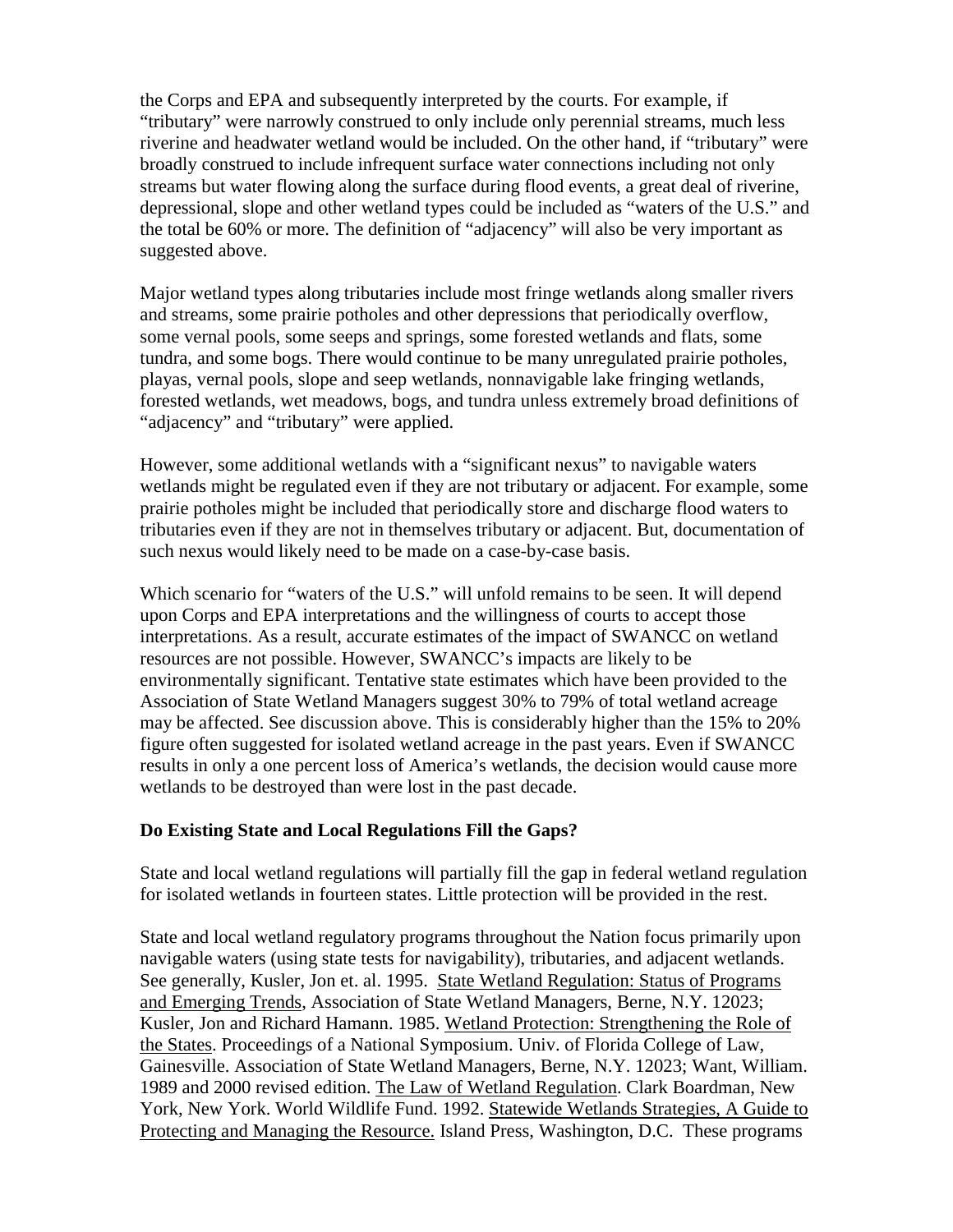will continue to regulate many of same activities regulated by the Section 404 program for these waters and wetlands as described more specifically below. Some will continue to regulate a broader range of activities and will regulate more stringently than the Section 404 program for these wetlands and waters.

**State regulatory programs for isolated freshwater wetlands.** State and cooperative state/local regulatory programs for isolated waters and freshwater wetlands are limited in thirty-five states due to lack of basic enabling statutes or lack of funding and staff for existing regulatory efforts. Fifteen states provide considerable protection for isolated freshwater wetlands including Maine, Connecticut, New Hampshire, Rhode Island, Massachusetts, Vermont, New York, New Jersey, Maryland, Virginia, Florida, Minnesota, Michigan, Pennsylvania, and Oregon. Most of these programs are, with the exception of New Jersey, New Hampshire, Pennsylvania, and Rhode Island, cooperative state/local regulatory efforts where much of the actual regulation is achieved in cooperation with local governments. Some of the programs are very comprehensive and regulate virtually all wetlands such as New Hampshire, New Jersey, Maine and Pennsylvania. However, regulations are limited in many of the fourteen states by wetland size (e.g.. 12.4 acres in New York, 5 acres in Michigan for some wetlands), mapping requirements, and exemptions for agriculture and other activities. State regulations do not generally apply to federal lands (one third of the Nation's land). The *SWANCC v. USACOE* decision will also substantially cut back State protection of such wetlands pursuant to Section 401 programs as discussed below.

A number of additional states such as California and Washington regulate discharges into wetlands pursuant to comprehensive pollution control statutes. However, these states have not established independently staffed and funded wetland regulatory efforts. To date, these states have relied primarily upon Section 401 water quality certification for Section 404 permits to gain a measure of state control.

The thirty five states without staffed and funded wetland protection programs provide little independent protection for isolated wetlands although some limited protection may be provided through critical area statutes and local land planning and management programs. A small number of local governments in these states have also adopted wetland protection regulations.

Little or no state protection is provided in the states with some of the largest isolated wetland acreages such as Alaska, Louisiana, Texas, North Dakota, South Dakota, South Carolina, North Carolina, Georgia, Nebraska, Kansas, and Mississippi.

**State programs for freshwater wetlands adjacent to tributaries.** Twenty-five states provide a least partial regulation for freshwater wetlands adjacent to tributaries. These include the 15 states listed above which regulate isolated wetlands. They also include other states which provide some measure of protection for wetlands adjacent to tributaries through shoreland or shoreline zoning (Wisconsin, Washington State), state land use controls (Hawaii), drainage laws (North Dakota) and a number of states which regulate wetlands under pollution control statutes (e.g., California, Nebraska, Indiana, Nebraska, South Carolina, Ohio). The latter vary greatly in scope. Most of these regulatory efforts lack comprehensiveness because they apply only to wetlands within "shoreline" or "shoreland" or other designated areas. Many of these wetland regulatory programs also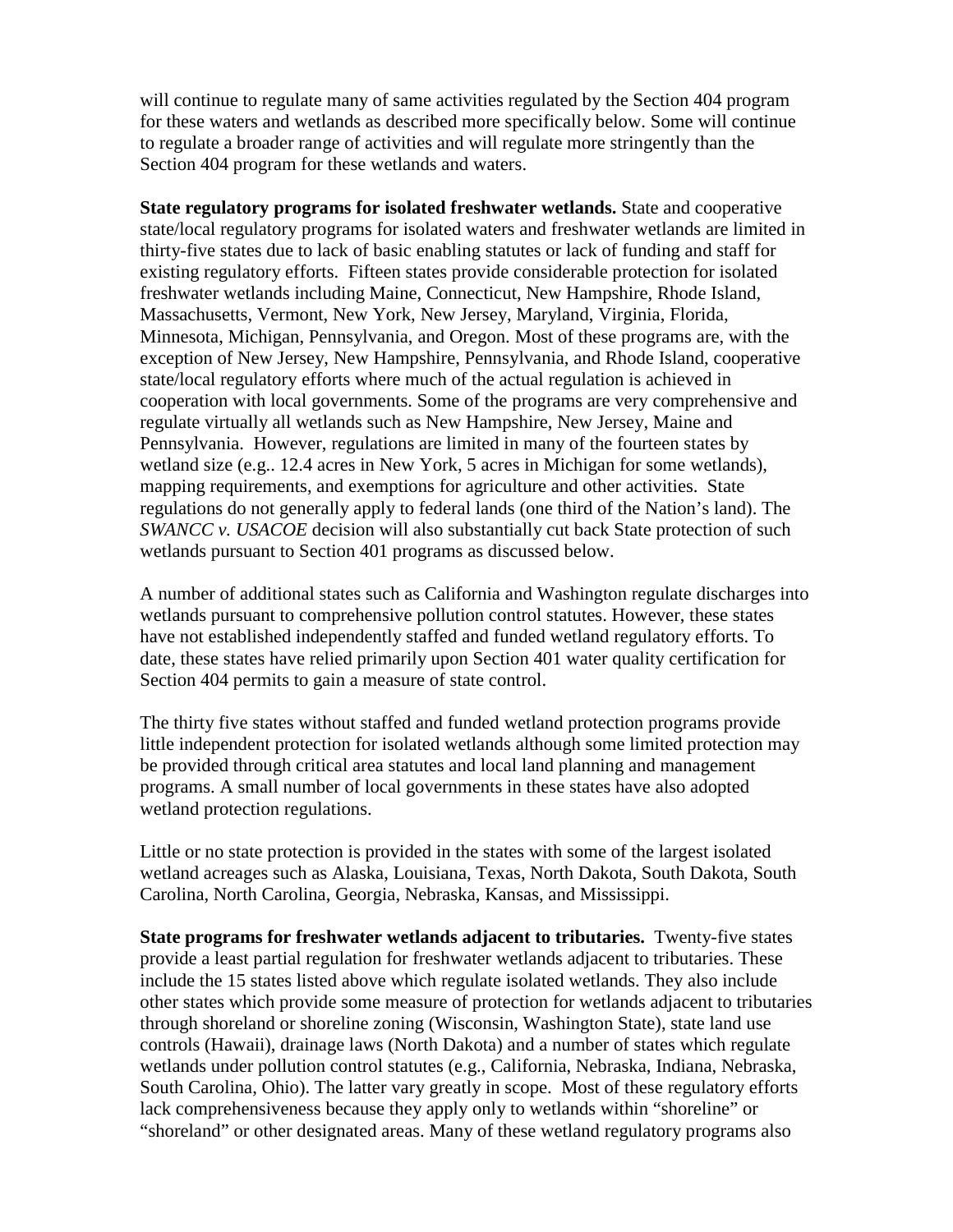limit regulation based on size (e.g. 12.4 acres in New York) as noted above. Most of these programs are, in fact, cooperative state/local programs (e.g., New York, Massachusetts, Maine, Connecticut, Florida, Oregon). Many but not all local governments in these states have adopted wetland protection overlay zones, conservancy zoning, or other regulations for at least a portion of the wetlands adjacent to tributaries.

The remaining twenty-five states provide little or no protection for freshwater wetlands adjacent to tributaries other than through critical area statutes and local land planning and management programs mentioned above. Some local governments have adopted regulations for wetlands adjacent to tributaries.

**State regulatory programs for freshwater wetlands adjacent to traditionally navigable waters (federal test) and state navigable waters.** The twenty-five states which provide some measure of regulatory protection for wetlands adjacent to tributaries also provide even greater protection for wetlands adjacent to navigable waters (applying state tests of navigability). State and local protection is, in many instances, more comprehensive and stringent for wetlands adjacent to navigable waters than for wetlands adjacent to tributaries because navigable waters (and to a lesser extent adjacent wetlands) are, in many states, partially owned by the public or subject to state "public trust." Many local governments have also adopted wetland protection regulations for freshwater wetlands adjacent to navigable waters. Other states (in addition to the twenty one) provide some protection for wetlands adjacent to navigable waters through floodplain regulations, river and stream protection, dam safety, critical area, water quality, state public trust, and other regulatory programs. However these programs are usually limited in objectives and geographical scope.

**State programs for coastal and estuarine wetlands.** All coastal states including the Great Lake states provide some sort of state or state/local protection for coastal and estuarine wetlands through coastal wetland regulation statutes and programs (e.g., Massachusetts, Georgia), shoreline or shoreland zoning statutes and programs (e.g., Wisconsin, Minnesota, Washington), coastal zone management statutes and programs (e.g., California, North Carolina), or public water statutes and programs (e.g., Texas). These programs will also continue to apply to many of the same waters as the Section 404 program--traditionally navigable coastal and estuarine waters and adjacent wetlands. Often these state programs regulate or partially regulate some activities (e.g., drainage) not regulated or only partially regulated by the federal program. In some instances, coastal zone programs regulate some freshwater and isolated wetlands within a broadly defined coastal zone in addition to coastal and estuarine wetlands inundated by the tides. The scope of coverage of these programs varies greatly from broad coastal zone programs including not only estuarine and coastal wetlands but some isolated wetlands (e.g., Wisconsin, North Carolina) to more restrictive programs applying only to public waters such as the Texas statute.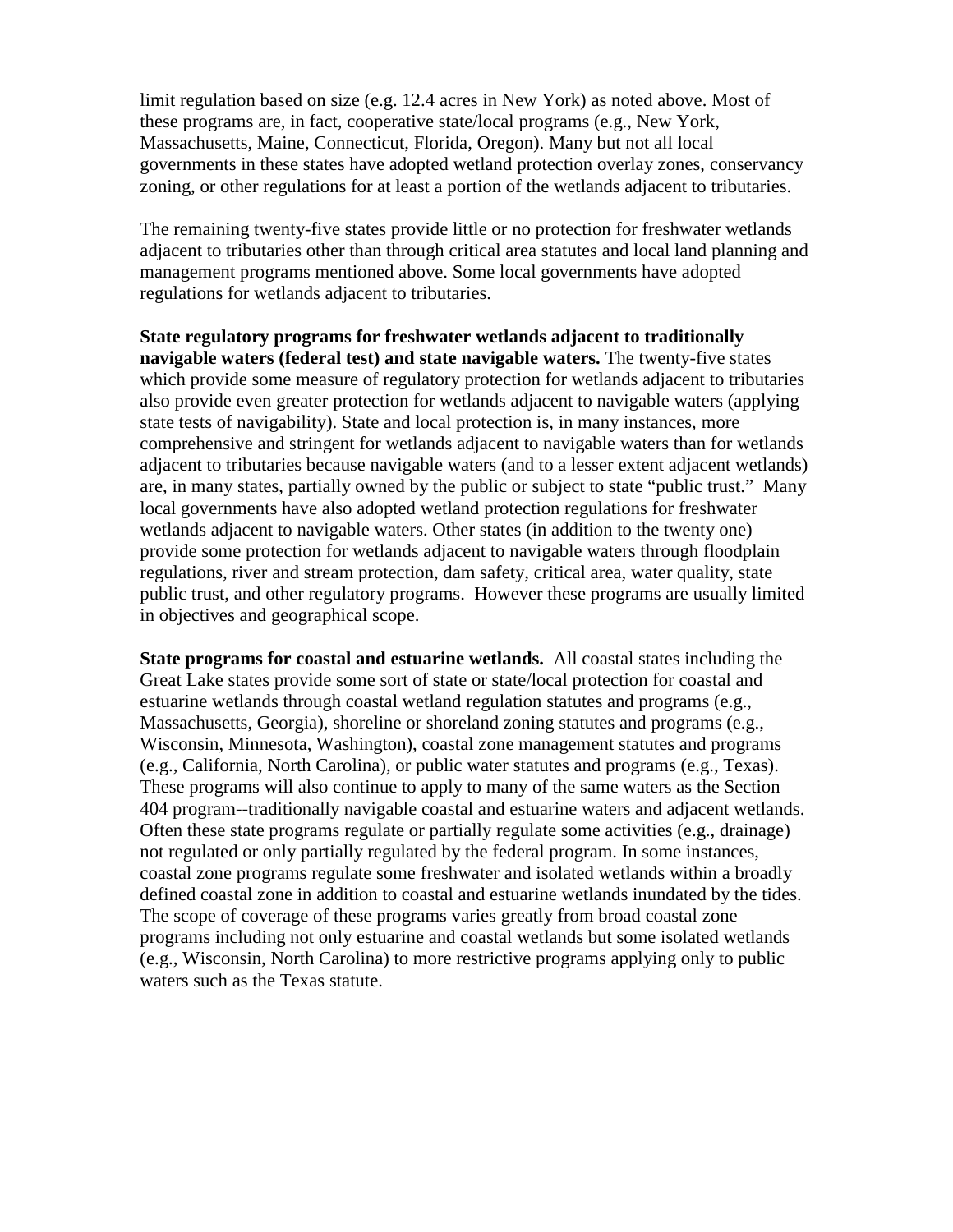## **IMPACT OF** *SWANCC V. USACOE* **ON STATE SECTION 401 PROGRAMS, STATE ASSUMPTION, STATE CZM CONSISTENCY REVIEW, AND STATE PROGRAMMATIC PERMITS**

The scope of State Section 401 programs depends upon the scope of federal regulatory permitting authority. State Section 401oversight for activities in isolated wetlands and other waters will be substantially reduced as the Section 404 jurisdiction is reduced.

The impact upon wetland protection will be particularly great in the thirty-six states lacking comprehensive freshwater wetland regulatory programs. In these states, state wetland regulatory protection has been primarily achieved through Section 401 water quality certification procedures. Pursuant to Section 401 of the Water Pollution Control Amendments of l972, applicants for a federal permit must also receive state water quality certification. The states have "veto" power on the federal permit and quite often condition certification. These conditions become part of a permit. State Section 401 water quality certification programs have also been important in states with explicit tidal and freshwater wetland regulatory statutes in filling the gaps in these programs.

State water quality certification for federal permits has allowed many states to exercise a significant measure of regulatory control over wetlands without the expense of establishing independent state permitting, monitoring, and enforcement programs. This has been particularly important in states with limited wetlands and limited budgets. With the Corps' Section 404(a) jurisdiction reduced, states will need to adopt their own independent programs if they wish to maintain a pre-SWANCC level of wetland protection.

*SWANCC v. USACOE* will also somewhat affect state "assumption" under Section 404(g) as indicated above. States will have much less to "assume" from the federal government. Under Section  $404(g)$  states can "assume" Section  $404(a)$  permitting power for waters other than traditionally navigable waters and adjacent wetlands. Prior to *SWANCC v. USACOE* the states could assume permitting for tributary waters and their adjacent wetlands and isolated waters and their adjacent wetlands. With the Section 404 jurisdiction no longer applicable to isolated waters and their adjacent wetlands, the only remaining "assumable" waters may be the tributary waters and wetlands adjacent to tributaries This will reduce the incentive for state assumption by other states. In addition, existing assumption agreements may need to be partially rewritten although these changes will not be great. Only two states—Michigan and New Jersey—have assumed the Section 404 program and both states have adopted comprehensive state wetland programs.

*SWANCC v. USACOE* will also affect state/Corps programmatic permitting agreements. Agreements may need to be partially rewritten because the Corps will no longer oversee state regulation of isolated waters and wetlands. However, changes will not be great in most states.

Finally, the scope of state Coastal Zone Management consistency review will be somewhat reduced in coastal states because activities in some isolated wetlands will no longer be subject to Section 404 permitting.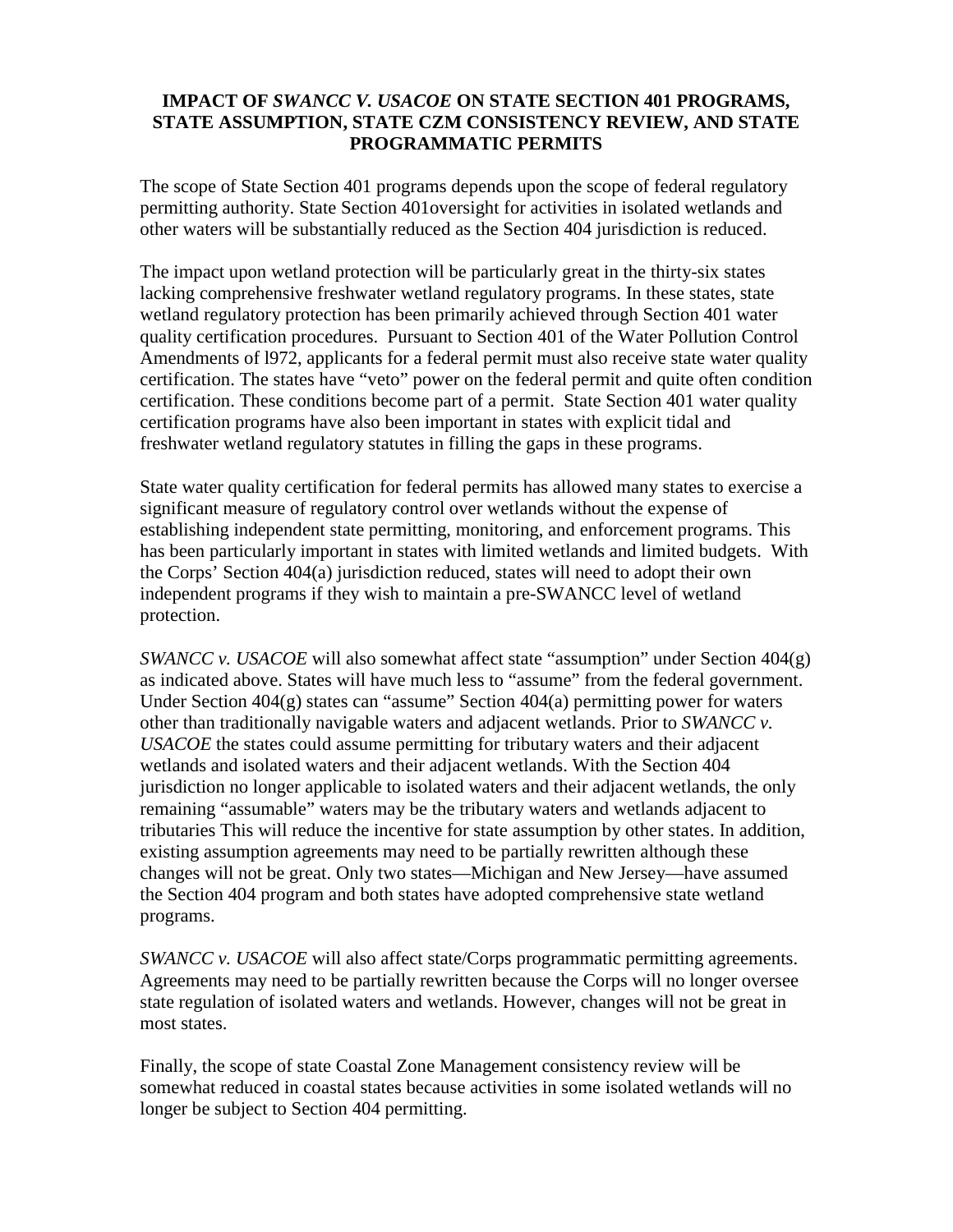#### **FUTURE OPTIONS**

There are a number of actions that could be undertaken at the national, state, and local level in response to the Supreme Court decision. A short list of options is provided below.

--**EPA and the Corps adoption of revised regulations.** EPA and the Corps will first need to adopt revised definitions of waters of the U.S. Revised definitions should be consistent so that interpretations of "regulated waters" do not vary greatly for one Corps district to another. Substantially different interpretations will not only be unfair to landowners but create administrative nightmares for States with two, three, or more Districts. In redrafting guidance, EPA and the Corps will need to approach the concepts of "tributary" and "adjacency" with care to insure that wetlands with a substantial relationship or nexus (water quality, flood storage, flood conveyance, ground water recharge, etc.) to navigable waters and their tributaries continue to be regulated by the Section 404 program as well as navigable waters tributaries, adjacent wetlands, and interstate waters and wetlands.

**--Leadership from the Bush Administration**. The White House could help fill the gap in federal regulations and support state and local regulations in several ways. It could require that the individual Corps districts and EPA provide coordinated responses and guidance concerning the scope Clean Water Act jurisdiction. This is much needed. It could require that federal agencies carefully comply with the Wetlands Executive Order for activities on federal lands including alternatives analysis and mitigation requirements. The Order might also be amended to more specifically address protection of isolated wetlands of federal lands. The White House could support increased funding for state programs and incentive programs for landowners, also much needed. It could work with Congressional committees to develop remedial legislation of the sort suggested below.

**--Congressional adoption of an amendment to Section 404.** Congress could amend Section 404 to make clear that Section 404 (and the Clean Water Act more generally) applies to isolated wetlands and waters. Whether this would be considered Constitutional by the Supreme Court remains to be seen although it seems likely such an amendment could be upheld if criteria were included for regulated wetlands that clearly established links ("significant nexus") between isolated wetlands and waters and traditionally navigable waters and their tributaries (particularly hydrologic and water quality links) and if the roles of the states and local governments states were more clearly and specifically spelled out with a more explicit sharing of powers. Such an amendment might also invoke treaty powers (i.e. protection as necessary to implement migratory bird treaties to which the U.S. is a party) as well as the Commerce Clause to provide a Constitutional basis for regulation.

Federal agencies with wetland maps and data bases such as the Fish and Wildlife Service, Natural Resources Conservation Service, National Oceanic and Atmospheric Administration, and Environmental Protection Agency could aid Congress in more accurately evaluating the impact of SWANNC and alternative amendment strategies by determining the acreage, numbers, and types of "isolated" wetlands which are encompassed by different interpretations for key terms such as tributary and adjacent. This could be done by applying alternative definitions (scenarios) for the terms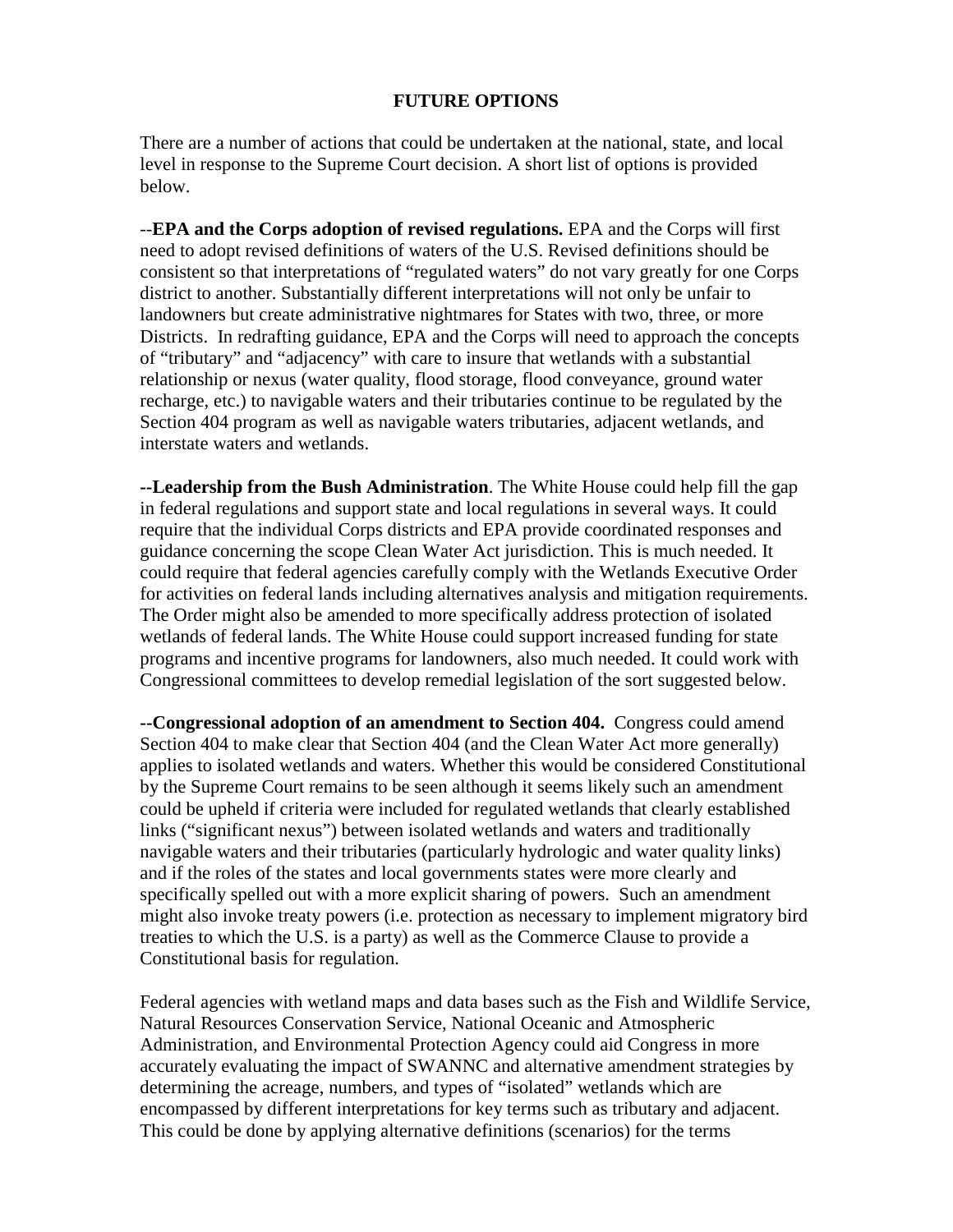"adjacent" and "tributary" in carrying out wetland map and digital data analyses. For example, alternative acreage and number figures could be developed with "tributary" defined to include permanent streams or, alternatively, perennial and permanent streams. "Adjacency" might be alternatively defined to include wetlands within 1,000 meters, wetlands within 3,000 meters, wetlands within 10,000 meters, wetlands within the 100 year floodplain, or all wetlands as long as they are continuous from a navigable water body or tributary.

With alternative estimates concerning wetland acreages, numbers and types in hand, federal and state agencies could then project impacts upon functions and values. They could also better evaluate the need for and implications of possible statutory amendments.

--**Congressional adoption of broader wetlands legislation.** Congress could adopt more sweeping wetland and broader water and wetland regulatory provisions to replace Section 404. The U.S. Supreme Court might be particularly sympathetic to a comprehensive wetland statute tied into broader water quality protection and more explicitly involving states and local governments in a power-sharing arrangement. These provisions could not only address isolated wetlands but clarify federal/state/local roles including state assumption and programmatic permits for all wetlands. Background surveys concerning the impact of SWANNC on wetland resources of the sort suggested above could aid these efforts as well.

--**Congressional continuation and enhancement of landowner incentive programs.**

Congress could continue and enhance the Wetland Reserve Program and other private landowner incentive programs to encourage protection of isolated wetlands through acquisition and easements rather than regulations. States and local governments could also more specifically target threatened isolated wetlands for acquisition or easements.

--**Congressional increase in funding of the state wetland grant program.** Congress could increase the present \$15-17 million per year EPA state wetland grant program to help states establish and implement wetland programs for isolated wetlands. Some increase in funds is essential if states are to take over some of the Corp's wetland permitting, monitoring, and enforcement roles.

--**Congressional and federal agency increase in federal technical assistance.** Congress could fund and federal agencies could update and expand wetland mapping, technical assistance, and funding to states and local governments to help them establish and implement wetland regulatory programs for isolated and other wetlands.

--**State amendment of water quality statutes and regulations to include wetlands.** State legislatures could adopt wetland "water quality" statutory amendments to state pollution control statutes and regulations. Such statutory or regulation amendment changes might include a redefinition of water to specifically include "wetlands" and a redefinition of "pollutants" to include discharges of fill material. Such a statute and the administrative regulations and the programs established pursuant to them might not provide comprehensive protection for all wetlands but it could provide some protection and would more closely integrate wetlands, water quality, and watershed management.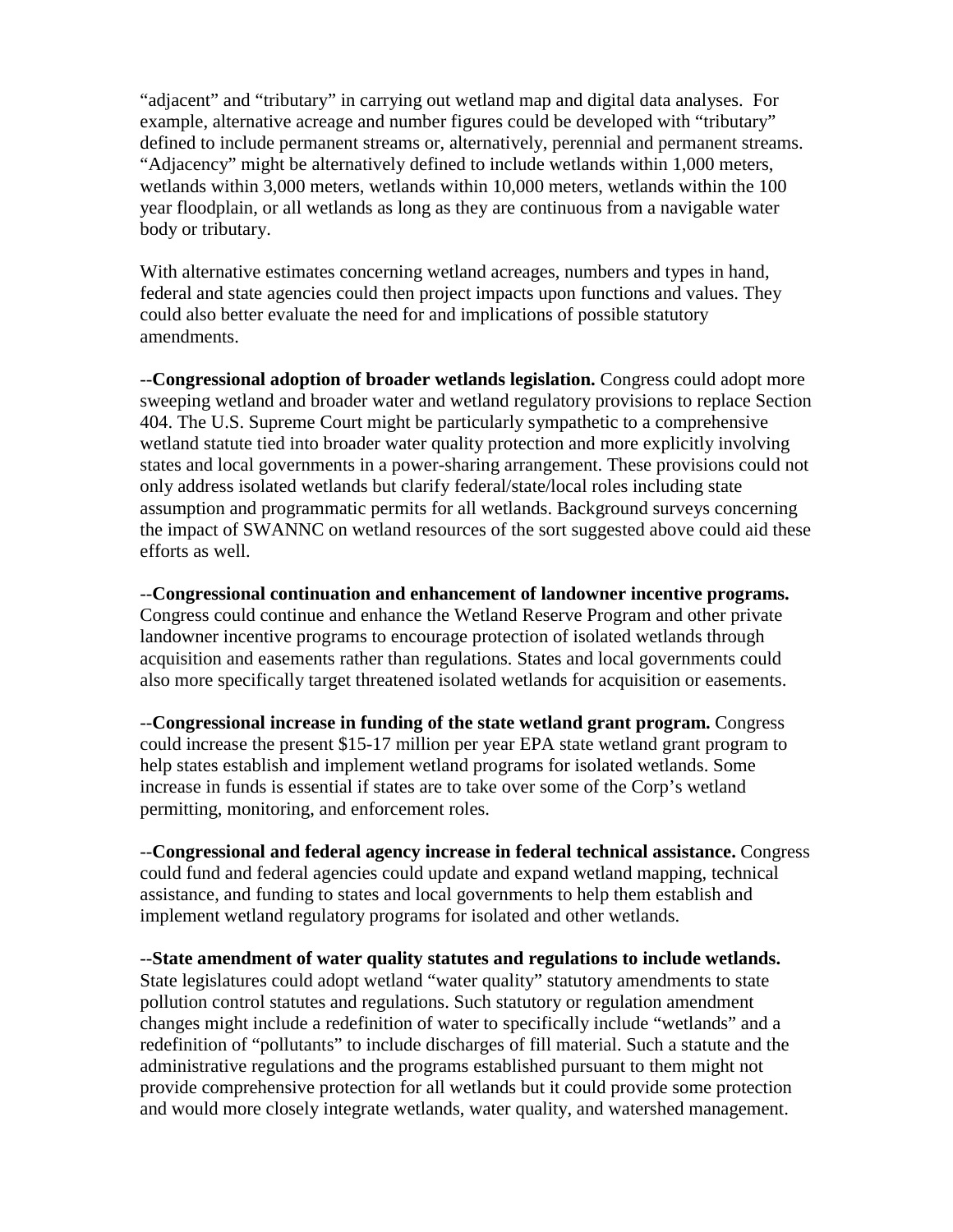Such an approach may be particularly attractive for states with limited wetland acreages and budgets.

A number of states such as California and Washington with broad existing water quality statutes and regulations could move quickly to establish independent wetland permitting programs as part of water quality programs without the need for new legislation or regulations. However, to do so, they will need to find the funds and staffing to issue, monitor, and enforce wetland permits. And, this will not be easy.

--**State amendment of floodplain, critical area, sensitive area, river protection, public water, watershed management and other programs to include wetlands.** State legislatures could add protection of wetland functions and values into the goals and permitting criteria for floodplain regulation, critical area, sensitive area, watershed management, and other resource management statutes. Adding these goals could, to some extent, help protect isolated wetlands through existing programs without substantial new budgets. But, protection for isolated wetlands would also often be "spotty" due to the piecemeal coverage of these programs and lack of wetland expert staffs and budgets.

--**State adoption of more comprehensive wetland statutes.** States could adopt more extensive "wetland regulatory" statutes similar to statutes adopted in Minnesota, New York, Massachusetts, New Hampshire, Maine, or other states. Such statutes could include goals, legislative findings of fact, wetland definition, wetland delineation criteria, mapping, permitting requirements and criteria, restoration provisions, mitigation bank provisions, tax incentives, and other types of provisions. Adoption of a comprehensive statute may be particularly appropriate in a state with large acreages of wetlands.

--**Local government adoption of wetland plans and regulations, tax incentives, other incentives.** Local governments could help fill the gaps by adopting comprehensive land and water use plans with wetland protection components, special wetland ordinances, floodplain ordinances with wetland provisions, wetland overlay zones as part of zoning regulations, or other regulations and measures to apply to isolated and other wetlands. They could provide tax incentives to landowners and help acquire wetlands for open space. States, federal agencies, and not for profits including local land trusts could assist local governments by providing model ordinances, wetland maps, wetland training, and funding.

## **WHAT THE DECISION MEANS TO THE STATES**

The *SWANCC v. USACOE* decision will be welcomed by some in the states and opposed by others.

The Supreme Court in *SWANCC v. USACOE* strongly endorsed state authority over lands and waters. This will be welcomed by advocates of states' rights. Ironically, however, by cutting back on Section 404 permitting authority, SWANCC reduces the breadth of State authority under Section 401 which many states have relied upon as the basis for state regulation of wetlands. By narrowing Section 404 jurisdiction, the Court restricted federal Clean Water Act regulatory control over state lands and state projects in waters and wetlands (e.g. highways) and this will also be welcomed by some. The narrowing of Clean Water Act authority will be applauded by many property rights advocates and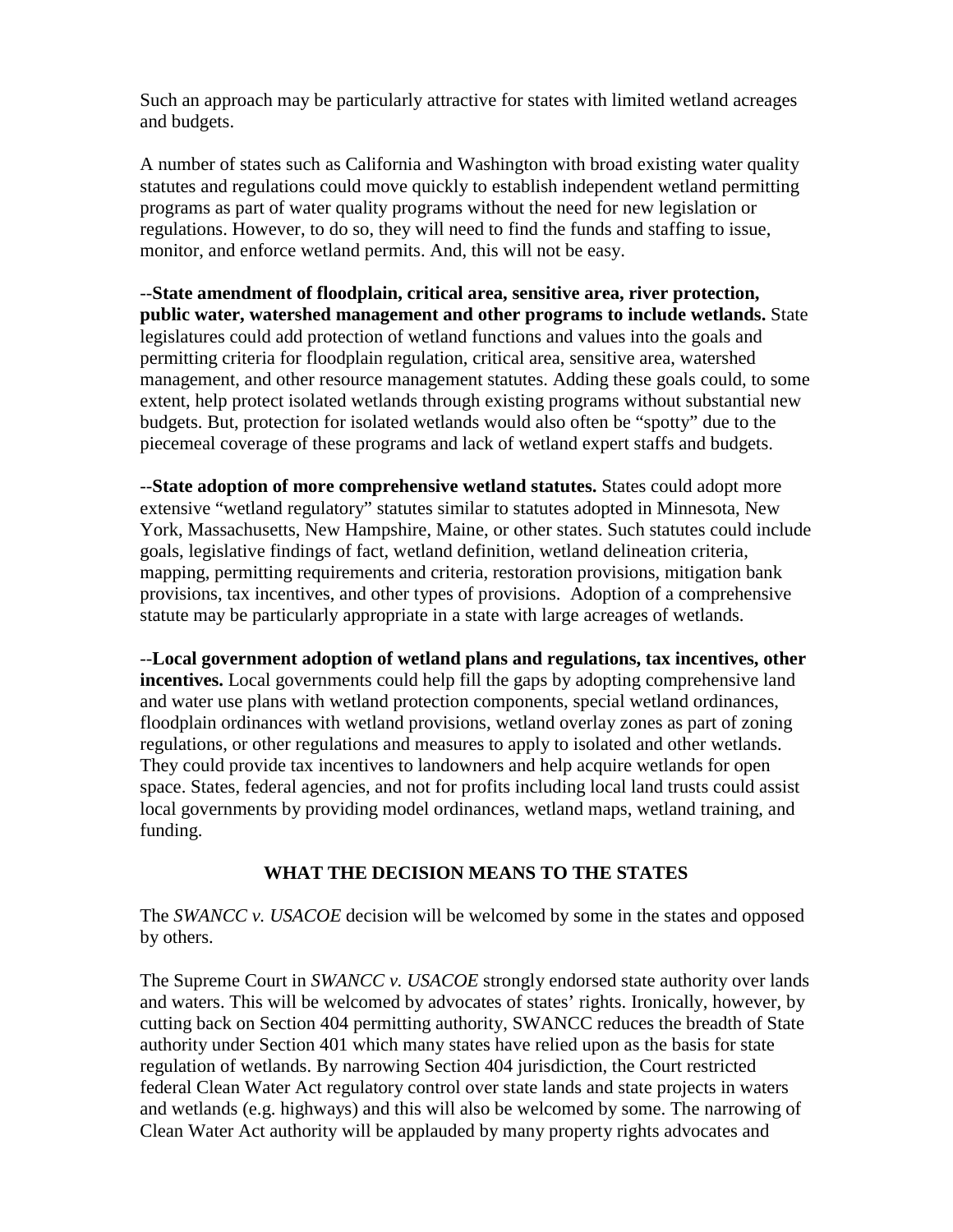landowners wishing to drain or fill isolated wetlands and waters. Finally, although only time will tell, *SWANCC v. USACOE* may, because of its precedent value pertaining to the scope of the Commerce Clause, narrow the scope of other federal natural resource regulatory initiatives for air and water and this too will be welcomed by some.

The SWANCC decision will have negative impacts. Considerable confusion and misunderstanding will likely result from the decision in the federal/state wetland and water relationships that have slowly developed over a twenty-nine year period. This confusion will continue until new regulations are promulgated and tested in court and a revised set of relationships are forged.

A great deal of isolated waters and wetlands may now be unregulated and this will likely result, in the long run, in destruction of many wetlands and waters with attendant loss of water quality protection, flood control, and habitat and other functions. This could have broad impact on homeowners, communities, duck hunters, fisherman, bird watchers and many other groups of citizens who depend upon the habitat, fisheries, water pollution control, flood attenuation and other functions of isolated wetlands.

States and communities will, or course, have the opportunity to fill the gaps and regulate isolated wetlands. Bills have already been drafted in Nebraska and Wisconsin. Legislative proposals are likely in other states. Efforts are underway in several states such as Ohio and South Carolina to adopt emergency rules to regulate isolated wetlands as part of pollution control efforts.

In most states, filling the gap will require new statutes and regulations, new staffing, training and added budgets. Many states will, therefore, be reluctant to assume this role even if there is political support. In addition states and local governments will also be more vulnerable to takings claims and judgments since they, rather than the Corps, become the primary permitting authority.

The impacts will not, of course, stop with the states and local governments. The decision leaves many unanswered legal questions with regard to what waters and wetlands are validly regulated under the Clean Water Act. This will create confusion and uncertainty for some developers and landowners although it will also be viewed as providing "regulatory relief" by others. There will also likely be uncertainty concerning the status of many wetland permits and corresponding compensation measures which have already been permitted for isolated wetlands over the last twenty five years and permit applications now before the Corps including required restoration and creation "mitigation" measures.

If states and local government adopt regulations to fill the gaps, these regulations will vary from community to community and state to state. This will create more complexity and uncertainty for developers. Engineering consulting firms will find that they need less staff with a reduction in overall workload for preparing permits, carrying out, delineations, and designing and constructing mitigation projects. Many of the 200 mitigation banks being created throughout the Nation with investment of hundreds of millions of dollars in private and public funds will likely find that they now have fewer customers and some designed to compensate for isolated wetland losses may be put out of business.